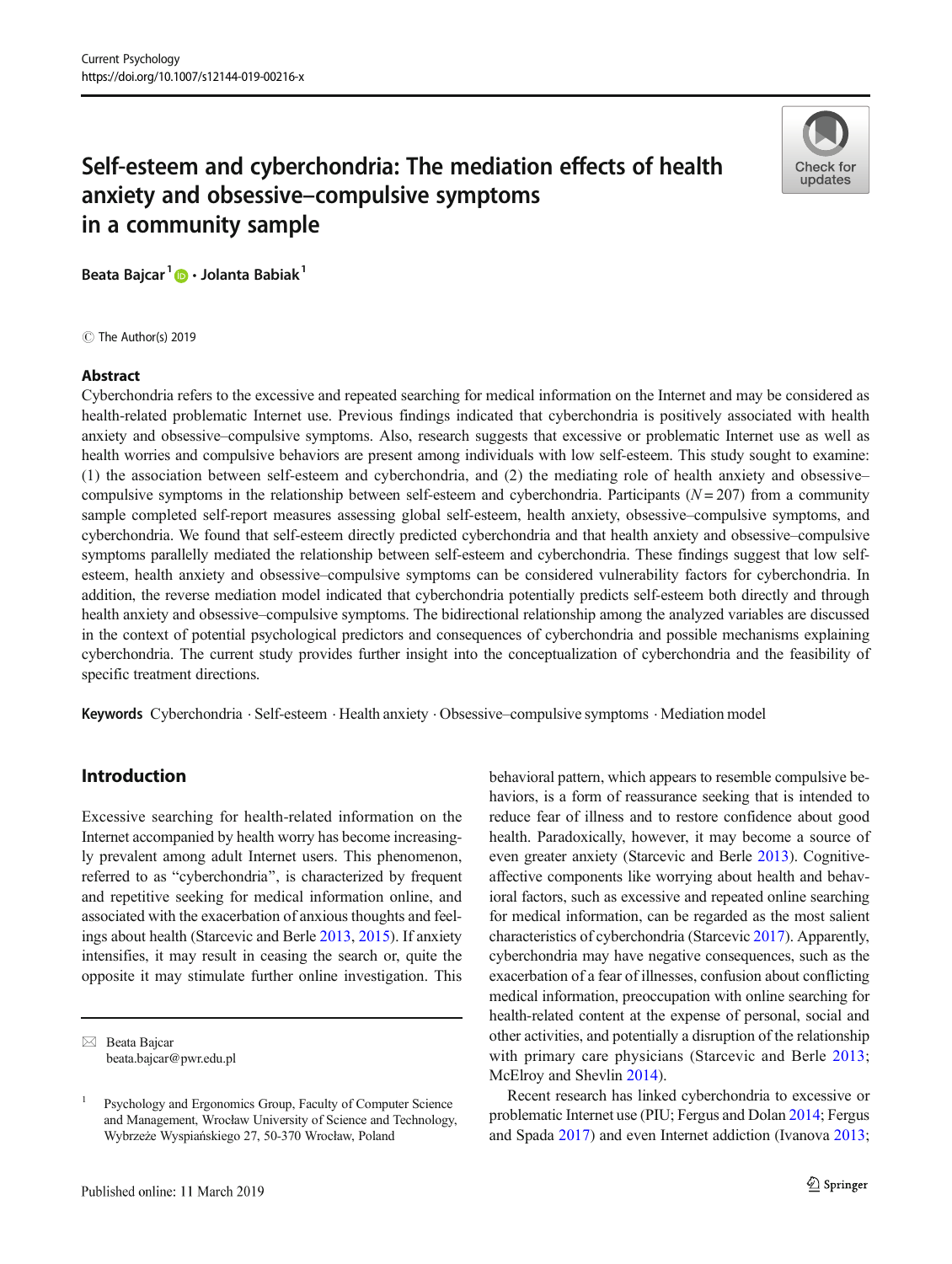Selvi et al. [2018;](#page-10-0) Durak-Batigun et al. [2018](#page-8-0)). PIU as a form of maladaptive behavior may lead to significant distress and impairment of daily functioning (Young [1998;](#page-11-0) Davis [2001](#page-8-0); Shapira et al. [2003;](#page-10-0) Weinstein and Aboujaoude [2015](#page-10-0); Laconi et al. [2017](#page-9-0)). Linking cyberchondria to PIU is based upon the reasoning that health anxiety leads to excessive Internet searching for health-related content (Baumgartner and Hartmann [2011](#page-8-0); Muse et al. [2012;](#page-9-0) Singh et al. [2016](#page-10-0)) to obtain reassurance about good health. As specified by Meerkerk et al. [\(2009\)](#page-9-0), components of PIU, such as uncontrollability of Internet use, mental and behavioral preoccupation, and modification of mood, seem to be relevant for cyberchondriac behaviors. In addition, one of the purposes of PIU behaviors is to release tension and mitigate distress. Similarly, cyberchondria's excessive searching can be perceived as helpful behaviors in gaining reassurance and reduce stress related to health issues. The outcome, however, for both cyberchondria (Starcevic and Berle [2013;](#page-10-0) Starcevic [2017\)](#page-10-0) and PIU (Davis [2001](#page-8-0); Shapira et al. [2003](#page-10-0)) is opposite i.e., an increase in anxious feelings and distress.

# Health Anxiety, Obsessive–Compulsive Symptoms and Cyberchondria

The most recent meta-analysis has summarized data on positive association of health anxiety with cyberchondria (McMullan et al.  $2019$ ). According to the cognitive– behavioral model of health anxiety (Warwick and Salkovskis [1990;](#page-10-0) Cooper et al. [2017](#page-8-0); Salkovskis and Warwick [2001](#page-10-0)), the general dysfunctional beliefs about health, erroneous appraisals of nonthreatening symptoms as a serious health threat, and intolerance of any uncertainty related to health may evoke health anxiety as well as attempts to reduce it through safety seeking i.e., searching for reassurance of good health (Abramowitz and Braddock [2006\)](#page-8-0). Within the framework of the cognitive–behavioral model health anxiety may lead to cyberchondria as a form of safety seeking behaviors (Fergus [2014;](#page-9-0) Fergus and Dolan [2014\)](#page-9-0). Thus, individuals with heightened distress and worry about health may also intensively and repeatedly seek for health-related information on the Internet (Hadjistavropoulos et al. [1998](#page-9-0)) to gain reassurance and psychological comfort (Baumgartner and Hartmann [2011;](#page-8-0) Muse et al. [2012](#page-9-0); Singh et al. [2016](#page-10-0)). However, the reassurance so afforded is probably temporary thus prompting an individual to further seek medical information, which in effect may reinforce the fear of illness (Kobori and Salkovskis [2012](#page-9-0); Salkovskis and Warwick [2001](#page-10-0)). This suggests that healthrelated excessive online activity i.e., cyberchondria might play a role in counterproductive outcomes such as exacerbation of health anxiety (Starcevic and Berle [2013](#page-10-0); te Poel et al. [2016](#page-10-0); Muse et al. [2012](#page-9-0); Singh et al. [2016](#page-10-0); Fergus [2013\)](#page-9-0).

Starcevic and Berle ([2013](#page-10-0)) suggest that obsessive– compulsive symptoms are, too, relevant for cyberchondria. Various empirical studies have supported this assertion with results showing moderate correlations between cyberchondria and obsessive–compulsive symptoms (Fergus [2014](#page-9-0); Fergus and Russell [2016](#page-9-0); Norr et al. [2015a;](#page-9-0) Bajcar et al. [2019](#page-8-0)). Individuals experiencing health-related obsessional thoughts like overestimating the harmfulness of benign health symptoms, fearing serious illness and experiencing feelings of urgency to attain health-related reassurance might display a tendency toward cyberchondria (Norr et al. [2015a;](#page-9-0) Fergus [2014\)](#page-9-0). It is likely that individuals with obsessive–compulsive symptoms would excessively search for medical content with the aim of reducing the severity of intrusive and unwanted thoughts, and trying to prevent anticipated illness. Such behaviors may be interpreted as attempts of obtaining allegedly comforting health-related data in order to reclaim a sense of safety and control (Halldorsson and Salkovskis [2017](#page-9-0); Norr et al. [2015a](#page-9-0); Fergus and Russell [2016](#page-9-0)).

Both, health anxiety and obsessive–compulsive symptoms are sometimes referred to as "chronic disorders of control" (Starcevic [1990](#page-10-0) p. 346), denoting mainly the difficulty in dealing with ambiguity and uncertainty (Deacon and Abramowitz [2008\)](#page-8-0). Some authors claim that health anxiety and obsessive–compulsive symptoms stem from the shared pattern of intrusive thoughts and repetitive and purposeful behaviors and belong to one broad spectrum of obsessive– compulsive disorders (Abramowitz [2005;](#page-8-0) Abramowitz and Braddock [2006](#page-8-0); Solem et al. [2015](#page-10-0)). Others however, indicate that the two constructs are distinct due to differences in evaluating obsessive thoughts and behavioral reactions upon their occurrence (Starcevic [2014](#page-10-0); Hedman et al. [2017](#page-9-0)). Health anxious individuals tend to treat their symptoms as authentically threatening and accept their thoughts about illness as relevant. They often experience urges to seek medical consultation to get reassured about good health or to cure the presumed disease. In contrast, obsessive–compulsive symptoms are often perceived as unfounded and senseless and sometimes are being resisted by an individual (Starcevic [2014](#page-10-0); for review). Recent research on cyberchondria indicated moderate to relatively high correlations among health anxiety, obsessive– compulsive symptoms and cyberchondria, however there is still meaningful amount of non-overlapping variance between these constructs (Fergus and Russell [2016;](#page-9-0) Norr et al. [2015a;](#page-9-0) Mathes et al. [2018](#page-9-0)).

## Cyberchondria: The Role of Self-Esteem

Self-esteem is defined as the assessment of the self-worth (Rosenberg [1965](#page-10-0)). Individuals with low self-esteem hold negative beliefs about the self, i.e., they perceive themselves to be less appealing, incompetent, dull, and less worthy than others.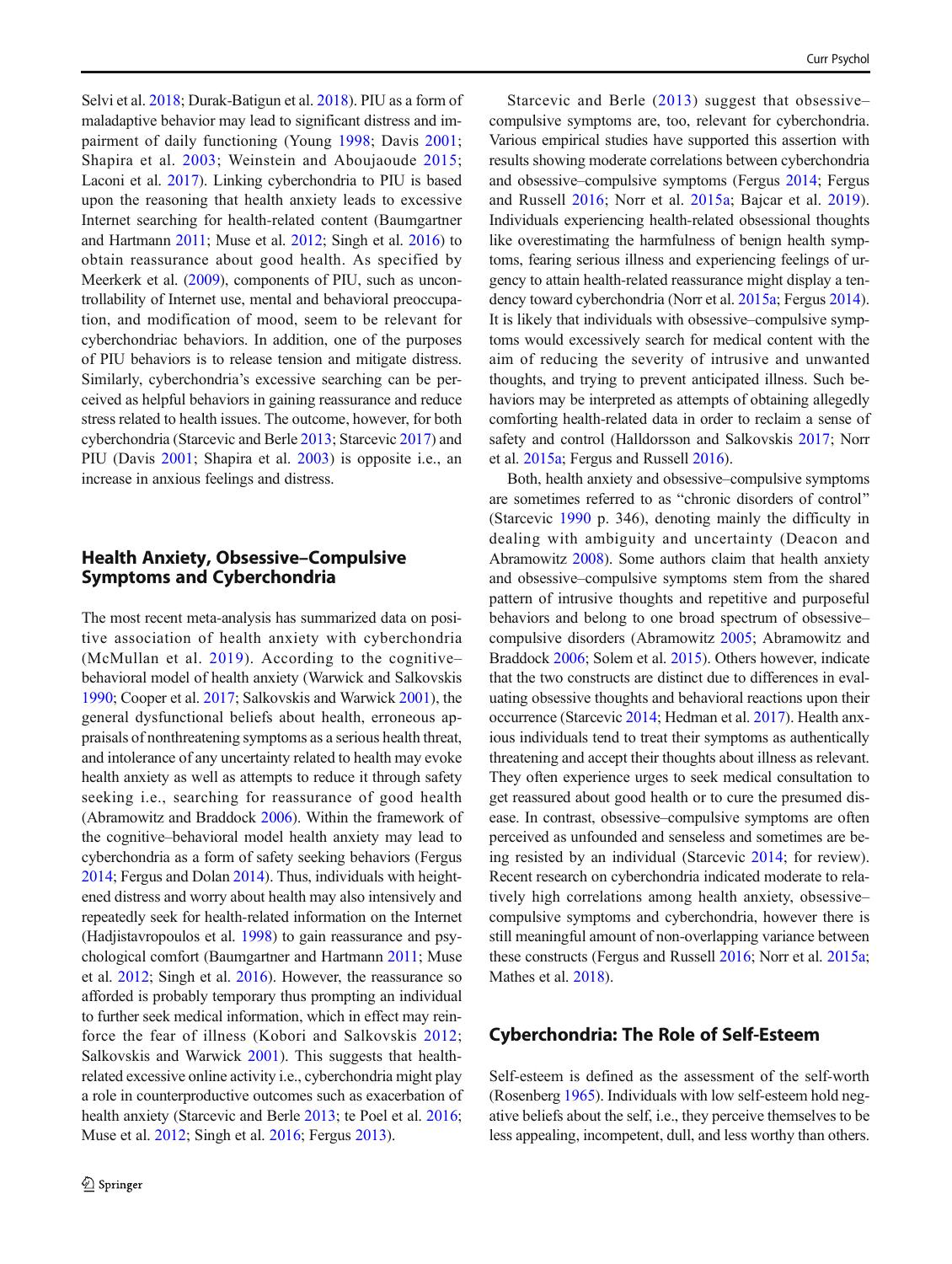<span id="page-2-0"></span>Low self-esteem is associated with various psychopathology (Silverstone and Salsali [2003](#page-10-0); Donnellan et al. [2005](#page-8-0)), and addictions (Silverstone [1991;](#page-10-0) Rizwan and Ahmad [2015](#page-10-0)). According to the vulnerability model, low self-esteem is considered a vulnerability factor for psychological dysfunctions, whereas scar model assumes that various psychopathology may downgrade self-esteem (Silverstone [1991;](#page-10-0) Zeigler-Hill [2011](#page-11-0)). There seems to be a consensus that low self-esteem is bidirectionally related to psychopathology. Various studies demonstrated close associations of self-esteem with health anxiety (Marcus [1999](#page-9-0); Noyes et al. [2005;](#page-9-0) Starcevic [1990](#page-10-0); Watson and Pennebaker [1989;](#page-10-0) Hollifield et al. [1999](#page-9-0)). Apparently, individuals with low self-esteem tend to experience increased health anxiety, and often confuse somatic symptoms with real and serious physical illness (Marcus [1999;](#page-9-0) Silverstone [1991;](#page-10-0) Fennell [1997;](#page-9-0) Rizwan and Ahmad [2015\)](#page-10-0). Self-esteem has also been proposed as an antecedent (Fava et al. [1996](#page-9-0)) or co-occurring factor of obsessive– compulsive symptoms (Ehntholt et al. [1999](#page-9-0); Husain et al. [2014;](#page-9-0) Wu et al. [2006\)](#page-10-0). Individuals with low self-esteem often experience dysfunctional cognitions such as catastrophic interpretations of intrusive thoughts, exaggerated feelings of responsibility for harm and compulsive behaviors (Salkovskis [1989](#page-10-0), [1999\)](#page-10-0).

The extant literature suggests that low self-esteem is a risk factor for Internet-related problems, such as spending too much time online (Armstrong et al. [2000\)](#page-8-0), difficulty controlling Internet usage (Widyanto and Griffith [2011](#page-10-0)), problematic Internet use (Bulut Serin [2011](#page-8-0); Durak and Senol-Durak [2014;](#page-8-0) Kim and Davis [2011;](#page-9-0) Mei et al. [2016\)](#page-9-0), pathological Internet use (Niemz et al. [2005](#page-9-0); Sideli et al. [2017](#page-10-0)), and even Internet addiction (Tsai et al. [2009](#page-10-0); Aydin and Sari [2011;](#page-8-0) Bozoglan et al. [2013](#page-8-0); Ivanova [2013;](#page-9-0) Błachnio et al. [2016\)](#page-8-0). Probably individuals with negative self-beliefs perceive anonymous online "medical consultation" as a psychologically more comfortable mode of addressing health concerns than a face-to-face appointment with a physician. Visits to a doctor often involve a critical appraisal of the diagnosis and give the patient an opportunity to ask questions, which are fairly challenging tasks for people with low self-esteem. It is thus possible that individuals with low self-esteem are more likely to choose the virtual reality of the Internet for a diverse array of purposes, including excessive checking of health-related content, than people with a stable self-concept. Consequently, individuals with low self-esteem may become susceptible to cyberchondria as a specific type of PIU expressed in a reduced ability to control Internet use (Fergus and Dolan [2014;](#page-9-0) Fergus and Spada [2017](#page-9-0)). To our knowledge, only one study (Ivanova [2013](#page-9-0)) reported the non-significant relationship between self-esteem and cyberchondria, measured by a few items following White and Horvitz's ([2009\)](#page-10-0) procedure.

Considering low self-esteem a potential risk factor for health anxiety, obsessive–compulsive symptoms, and PIU, one might speculate that it would also be linked to cyberchondria. We thus aimed to examine the direct relationship between selfesteem and cyberchondria, and the mediating role of health anxiety and obsessive–compulsive symptoms in the relationship between self-esteem and cyberchondria.

Considering cyberchondria as a specific health-related PIU (Fergus and Dolan [2014](#page-9-0); Fergus and Spada [2017](#page-9-0)) and based on the previous empirical results concerning the relationship between self-esteem and PIU (e.g. Armstrong et al. [2000](#page-8-0); Kim and Davis [2011;](#page-9-0) Mei et al. [2016;](#page-9-0) Widyanto and Griffith [2011\)](#page-10-0), we hypothesized that low self-esteem would be related to high levels of cyberchondria (H1). Also, we hypothesized that the relationship between self-esteem and cyberchondria would be mediated by health anxiety and obsessive–compulsive symptoms (H2). Our assumptions were based on previous findings referring to: 1) the relationships between self-esteem, and health anxiety (e.g. Marcus [1999;](#page-9-0) Hollifield et al. [1999\)](#page-9-0), and between self-esteem and obsessive–compulsive symptoms (e.g. Fava et al. [1996](#page-9-0); Ehntholt et al. [1999\)](#page-9-0); 2) the associations of health anxiety and obsessive–compulsive symptoms with cyberchondria (Fergus [2014;](#page-9-0) Fergus and Russell [2016](#page-9-0); Norr et al. [2015a;](#page-9-0) Bajcar et al. [2019\)](#page-8-0). It should be emphasized that, despite revealed low to moderate correlations between health anxiety, obsessive–compulsive symptoms and cyberchondria, these constructs do not overlap with each other and are considered distinct (e.g. Fergus and Russell [2016](#page-9-0)). We thus assumed self-esteem to operate on cyberchondria through parallel mechanisms embracing dysfunctional cognitions and behaviors related to health anxiety and obsessive–compulsive symptoms. It seems justified to examine an integrated pattern of relationships between self-esteem and cyberchondria with health anxiety and obsessive-compulsive symptoms as mediators (Fig. 1).

When examining mediation using cross-sectional data, the direction of effects is somewhat unclear. According to empirical evidence mentioned earlier, various psychopathology might have a negative effect on self-esteem (see Zeigler-Hill [2011\)](#page-11-0). It is thus possible that cyberchondria predicts selfesteem directly as well as through health anxiety and obsessive–compulsive symptoms. We therefore tested the



Fig. 1 Proposed multiple mediation model; Direct and indirect effects of self-esteem on cyberchondria. Note:  $c$  – total effect;  $c'$  – direct effect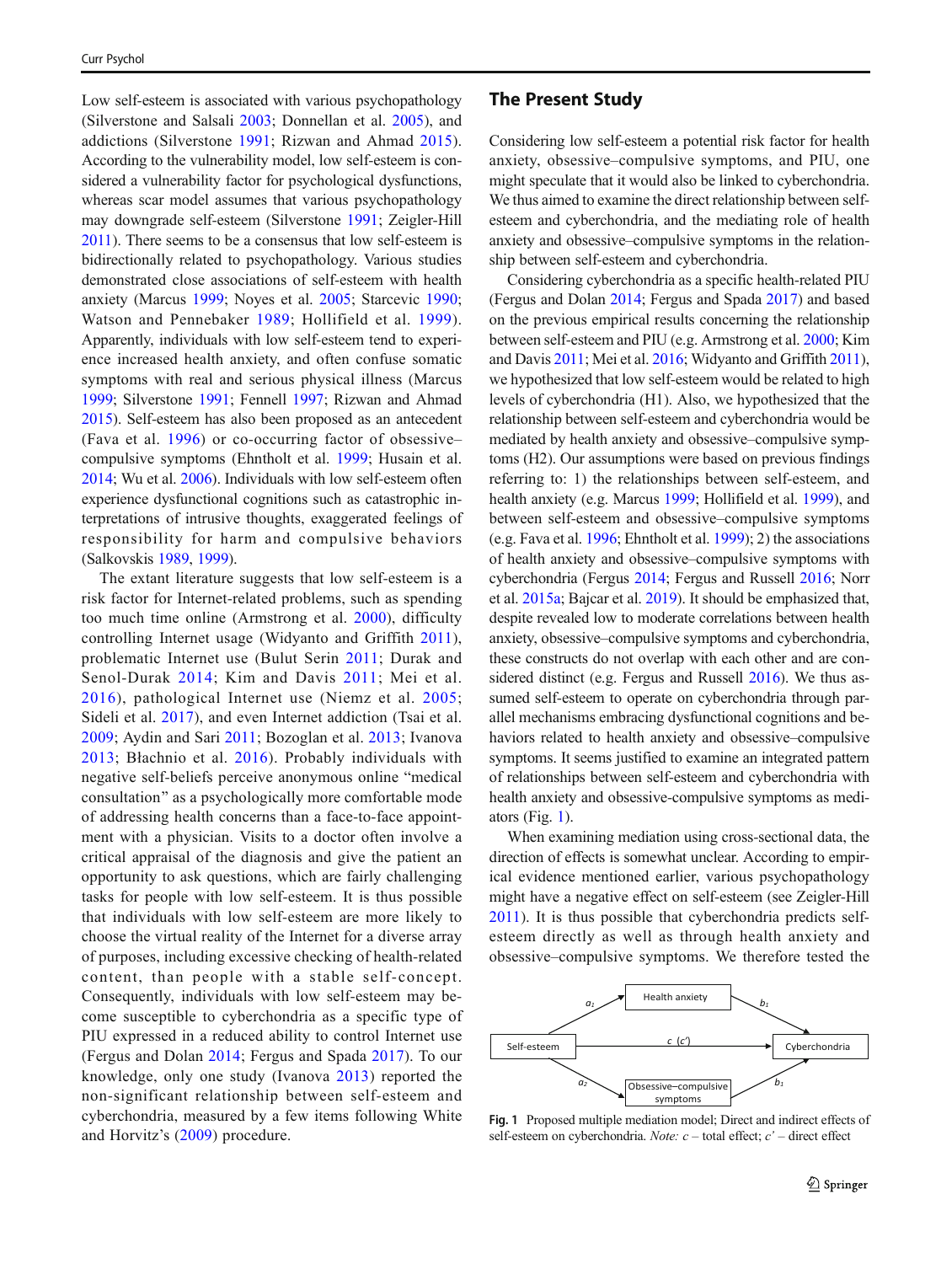reverse parallel mediation model of the relationship between cyberchondria and self-esteem with the same mediators.

# Method

## Participants and Procedure

Power analysis indicated a desired sample size of 119, anticipating a medium effect size (Cohen's  $f^2 = .15$ ), power of .80, and  $p = .05$  (Cohen [1992;](#page-8-0) Faul et al. [2007\)](#page-9-0). Considering these requirements, the study was conducted among 214 Polish adults. Participants were recruited from a community sample using a snowball method. The inclusion criteria were: (1) 18 years of age or older; (2) computer skills (3) use of the Internet; (4) unrestricted access to the Internet; (5) literacy (individuals who signaled difficulties in reading or interpreting questions were excluded from the study). All participants were informed about the nature of the study and assured that their responses to the study questions will remain confidential. The study was cross-sectional, but data were collected in two sessions separated by a two-week interval to avoid common method bias (Podsakoff et al. [2003\)](#page-10-0). All respondents provided informed consent to participate in the study. They participated on a voluntary basis and did not receive any financial reward. Seven individuals were excluded from the analysis because they did not complete all measures. Thus, a final sample consisted of 207 (122 women and 85 men) aged 19–64 years old ( $M = 31.47$ ,  $Mdn = 28$ ,  $SD =$ 13.02).

#### Measures

The Rosenberg Self-Esteem Scale (RSES; Rosenberg [1965](#page-10-0)) Self-esteem was measured with the Polish version (Dzwonkowska et al. [2007\)](#page-8-0) of the RSES, a 10-item measure of self-esteem (e.g. "On the whole, I feel satisfied with life") with a 4-point scale ranging from 1 (strongly disagree) to 4 (strongly agree). Higher scores indicate higher self-esteem. Cronbach's alpha was .86 in the current study.

The Cyberchondria Severity Scale (CSS-PL; Bajcar et al. [2019](#page-8-0)) To measure cyberchondria, the Polish adaptation of the 33 item Cyberchondria Severity Scale (CSS; McElroy and Shevlin [2014\)](#page-9-0) was used. Some authors (e.g. Fergus [2014](#page-9-0); Norr et al. [2015b](#page-9-0)) recommend omitting the three-item scale which measures a presumably distinct construct of mistrust of medical professional, and endorse 30 items to measure cyberchondria. Following these recommendations and due to strong intercorrelations between the four dimensions of CSS we decided to use cyberchondria total score as a sum of 30 item four CSS-PL subscales: Compulsions (e.g. "Researching symptoms or perceived medical conditions online interrupts

my online leisure activities (e.g. streaming movies)^), Distress (e.g. "I have trouble relaxing after researching symptoms or perceived medical conditions online"), Excessiveness (e.g. "I read different web pages about the same perceived condition"), and Reassurance (e.g. "I discuss my online medical findings with my GP/health professional^). Participants rated all statements on the 5-point scale from 1 (never) to 5 (always). The range of total score from 30 to 150. In this study, Cronbach's alpha for the cyberchondria total score was high  $(\alpha = .95)$ .

The Short Health Anxiety Inventory (SHAI; Salkovskis et al. [2002](#page-10-0)) Health anxiety was measured with the Polish version of SHAI (Kocjan [2016\)](#page-9-0), which consists of 18 items related to health anxiety (e.g. "I spend much of my time worrying about my health"). Following the recommendations from the literature (Alberts et al. [2013\)](#page-8-0) we used the illness likelihood subscale (14 items) of the SHAI to measure health anxiety. Four answers (rated from 0 to 3) express an increase in health anxiety; a higher score represents a higher degree of health anxiety. In this study, the SHAI total score was adequately reliable  $(\alpha = .85)$ .

The Obsessive–Compulsive Symptoms Scale (DOCS; Abramowitz et al. [2010\)](#page-8-0) Obsessive–compulsive symptoms were assessed with the Dimensional Obsessive–Compulsive Scale (DOCS; Abramowitz et al. [2010](#page-8-0)), which consists of 20 symptoms in four dimensions: Contamination, Responsibility, Unacceptable Thoughts, and Symmetry. Within each dimension, the following parameters of severity were assessed: (a) time occupied by obsessions and compulsions, (b) avoidance behavior, (c) distress, (d) functional interference, and (e) difficulty controlling each symptom. Participants rated on a scale from 0 (not at all bothered) to 4 (bothered a lot) their experiences from the last six months (e.g. "About how much time have you spent each day thinking about contamination and engaging in washing or cleaning behaviors because of contamination?^). The total score of DOCS expresses the level of obsessive–compulsive symptoms. The reliability of DOCS measure in this study was high ( $\alpha$  = .93).

#### Analytical Approach

Data analysis was performed with SPSS 24.0, including PROCESS macros provided by Hayes [\(2013](#page-9-0)). Descriptive statistics were computed for the main study variables and bivariate relations tested with Pearson correlations. To conduct preliminary verification of the hypotheses, a hierarchical regression analysis was conducted. Age and gender were entered as controlled variables in the first step of the regression. In step 2 self-esteem (as a predictor), and in step 3 health anxiety and obsessive–compulsive symptoms (as mediators) were entered to the regression model of cyberchondria. Next,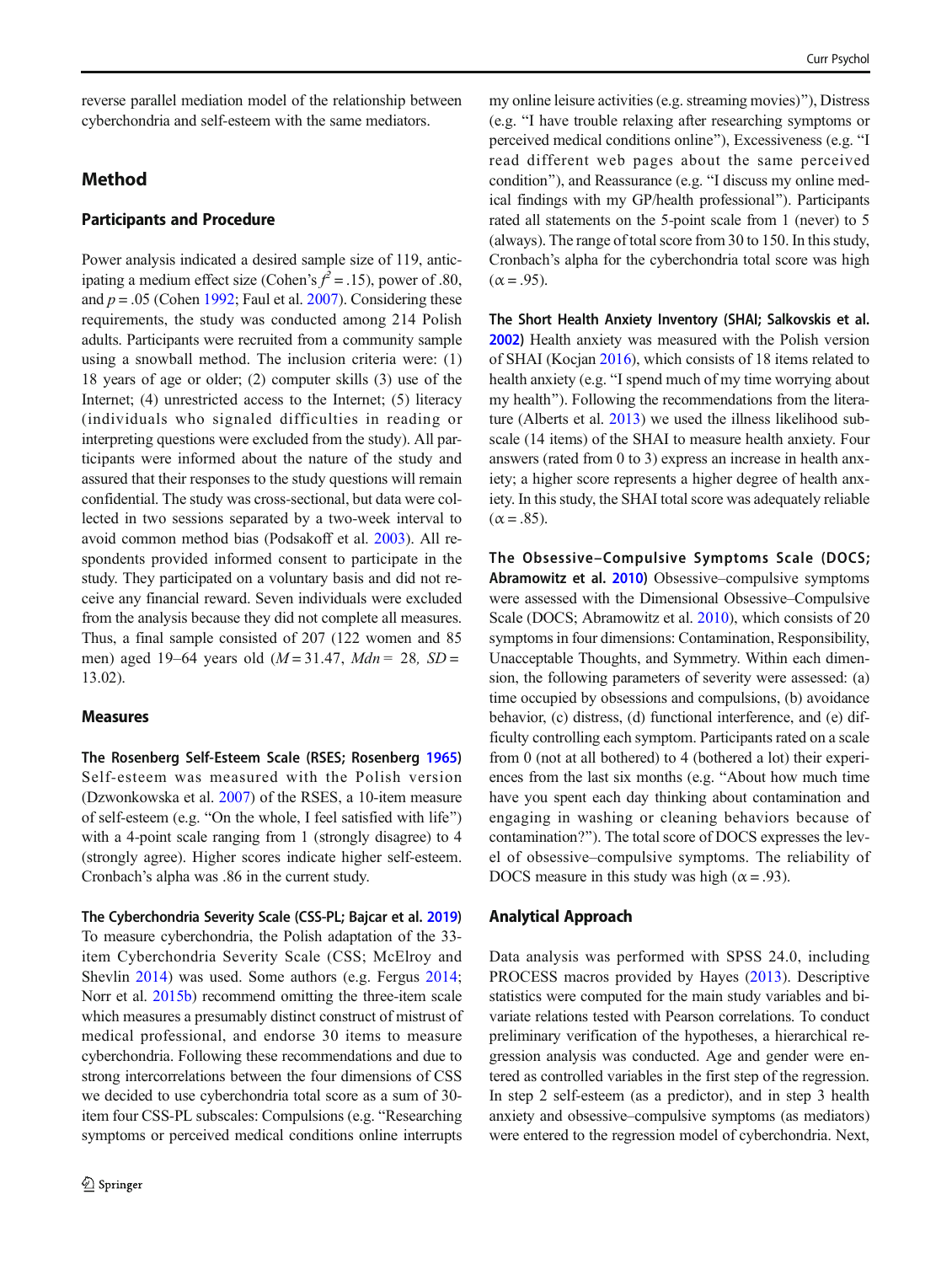we tested a parallel mediation model (Hayes [2013;](#page-9-0) model 4) to assess the relationship between self-esteem and cyberchondria through health anxiety and obsessive–compulsive symptoms (see Fig. [1](#page-2-0)). Parallel mediation analysis was also conducted to examine reverse relationships between cyberchondria and self-esteem with the same mediators. We also controlled for age, which was added to the analysis as a covariate. Following Hayes ([2013](#page-9-0)) recommendations, in the mediation model we tested the following relationships: 1) between the predictor variable and the mediators  $(a_1, a_2)$ ; 2) between mediators and the outcome variable  $(b_1, b_2)$ ; 3) the total  $(c)$ , and direct effect of the predictor on the outcome variable controlling for mediators  $(c')$ ; 4) the indirect effect of the predictor on the outcome variable through the mediators (see Fig. [1](#page-2-0)). Statistical significance was determined at  $p < 0.05$  if the 95% bootstrapped confidence interval (10,000 resamples) of the indirect effect did not contain zero (Hayes [2013](#page-9-0)). Following the recommendations of Aiken and West ([1991](#page-8-0)), all continuous variables were standardized to a z-score.

## Results

#### Preliminary Analysis

Table 1 Descriptive statistics and intercorrelations among all measured variables

Table 1 presents descriptive statistics, reliability, and Pearson's correlation coefficients for all measured variables. Cyberchondria was negatively associated with health anxiety and obsessive–compulsive symptoms. Self-esteem was also negatively correlated with cyberchondria, health anxiety, and obsessive–compulsive symptoms. All variables tested in the mediation models were significantly interrelated.

In the MLR model, the order of entry was as follows. Step 1 showed non-significant effect of gender and a negative effect of age on cyberchondria ( $b = -17$ ,  $SE = 0.01$ ,  $p = 0.017$ ;  $b =$  $-0.07$ , SE = .14, p = .34, respectively), explaining 3% of the variance. In step 2, self-esteem predicted significantly cyberchondria ( $b = -0.22$ ,  $SE = 0.07$ ,  $p < 0.001$ ), explaining an additional 5% of the variance. In step 3, obsessive– compulsive symptoms and health anxiety had significant effects on cyberchondria ( $b = .37$ ,  $SE = .07$ ,  $p < .001$ ,  $b = .41$ ,  $SE = .07$ ,  $p < .001$ , respectively), explaining a total of 22% of variance. The overall regression model explained 31% of the total variance  $(F[5, 202] = 17.54, p < .001)$ .

## Main Mediation Model

Next, we conducted a multiple mediation analysis to investigate whether health anxiety and obsessive–compulsive symptoms mediate the relationship between self-esteem and cyberchondria. We controlled only the effect of age due to the non-significant effect of gender in the preliminary analysis. We found no main effect for age  $(b = -0.01, SE = 0.06,$  $p = .90$ ) as a covariate. There was a significant negative effect of self-esteem on health anxiety ( $a_1$ : b = -.34, SE = .06,  $p < .001$ ), and on obsessive–compulsive symptoms ( $a_2$ :  $b =$  $-0.33$ ,  $SE = 0.06$ ,  $p < 0.001$ ). In addition, health anxiety and obsessive–compulsive symptoms were significantly related to cyberchondria (*b<sub>1</sub>*:  $b = .41$ ,  $SE = .07$ ,  $p < .001$ ;  $b_2$ :  $b = .19$ ,  $SE = .07$ ,  $p = .007$ , respectively). The total effect of selfesteem on cyberchondria was significant (c:  $b = -0.23$ ,  $SE = .07$ ,  $p = .001$ ) (see Fig. [2\)](#page-5-0), and after entering health anxiety and obsessive–compulsive symptoms to the model, the direct effect of self-esteem on cyberchondria became nonsignificant (c':  $b = -.02$ ,  $SE = .07$ ,  $p = .71$ ). Using the bootstrapping procedure (10,000 resamples), the analysis showed that the total indirect effect of self-esteem on cyberchondria through health anxiety and obsessive– compulsive symptoms was significant (effect  $=$  -.20, boot  $SE = .05$ , boot 95% CI [−.32, −.12]), indicating full mediation. The indirect effects of both mediators were also significant (health anxiety: effect =  $-0.14$ , boot  $SE = 0.04$ , boot 95% CI [−.32, −.12]; obsessive–compulsive symptoms: effect = −.06, boot  $SE = .04$ , boot 95% CI [−.13, −.02]). The analysis of contrast between specific indirect effects (Hayes [2013\)](#page-9-0) indicated no significant difference between indirect effects via health anxiety and indirect effect via obsessive–compulsive symptoms  $(c_1 = -0.07, SE = 0.05, 95\% \text{ CI} [-0.19, 0.02]$ . The overall model explained 30% of the total variance in cyberchondria (*F*[4, 202] = 22.04,  $p < .001$ ).

## Reverse Mediation Model

To examine the reverse relationship between cyberchondria and self-esteem, we also conducted multiple mediation analysis with health anxiety and obsessive–compulsive symptoms as potential mediators (see Fig. [3\)](#page-5-0). In the tested model cyberchondria was significantly related to health anxiety  $(a_1)$ :  $b = .50$ ,  $SE = .06$ ,  $p < .001$ ), and to obsessive–compulsive

|                                  | M     | SD    |           |            |          | $\overline{4}$ |
|----------------------------------|-------|-------|-----------|------------|----------|----------------|
|                                  |       |       |           |            |          |                |
| 1. Cyberchondria                 | 57.48 | 20.01 |           |            |          |                |
| 2. Self-esteem                   | 31.74 | 5.74  | $-.25***$ |            |          |                |
| 3. Health anxiety                | 10.98 | 5.66  | $.52***$  | $-.37***$  |          |                |
| 4. Obsessive–compulsive symptoms | 16.64 | 11.41 | $.41***$  | $-39^{**}$ | $.50***$ |                |

 $N = 207.$ \*\*  $p < .01$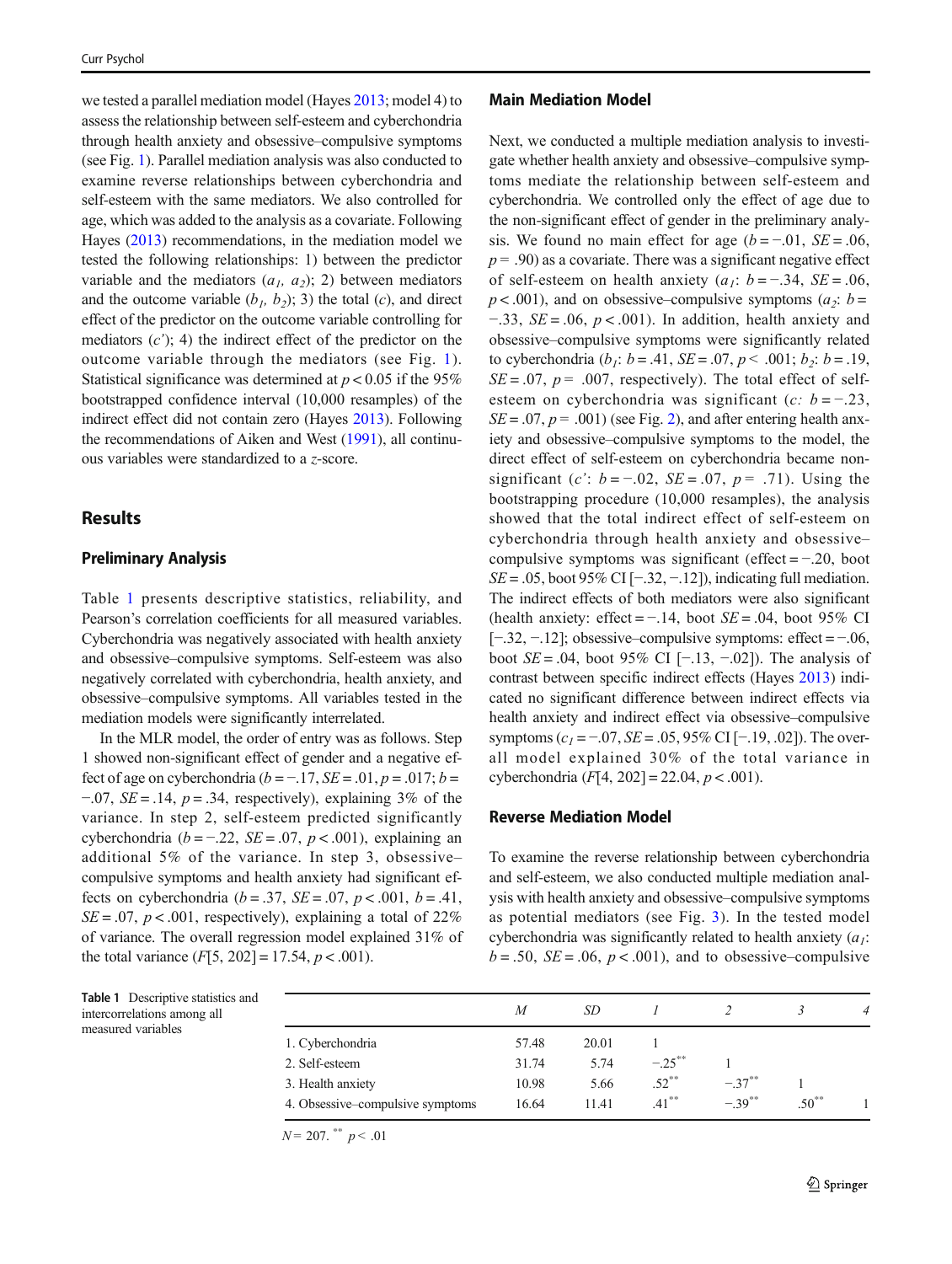<span id="page-5-0"></span>

Fig. 2 Mediation effects of health anxiety and obsessive–compulsive symptoms in the relationship between self-esteem and cyberchondria. *Note:*  $c$  - total effect;  $c'$  – direct effect; \*\*  $p < .01$ , \*\*\*  $p < .001$ 

symptoms ( $a_2$ :  $b = .37$ ,  $SE = .06$ ,  $p < .001$ ). Moreover, health anxiety and obsessive–compulsive symptoms had a positive significant effect on self-esteem (b<sub>1</sub>: b = -.21, SE = .08,  $p < .001$ ;  $b_2$ :  $b = -.24$ ,  $SE = .08$ ,  $p = .002$ ). The total effect of cyberchondria on self-esteem was significant ( $c: b = -0.22$ ,  $SE = .07$ ,  $p = .001$ ). After entering both mediators to the model, the direct effect of cyberchondria on self-esteem was reduced to non-significance (c':  $b = -0.03$ ,  $SE = 0.08$ ,  $p = 71$ ). The total indirect effect of cyberchondria on self-esteem via health anxiety and obsessive–compulsive symptoms was significant (effect = −.19, boot SE = .04, boot 95% CI [−.29, −.11]), indicating full mediation. The indirect effects of both mediators were also significant (health anxiety: effect =  $-11$ ,  $SE = .04$ , 95% CI [−.20, −.03]; obsessive–compulsive symptoms: effect =  $-0.09$ , boot  $SE = 0.03$ , boot 95% CI [ $-0.15, -0.04$ ]). The differences between indirect effect via health anxiety and indirect effect via obsessive–compulsive symptoms were not significant (c<sub>1</sub> = .02, boot SE = .06, boot 95% CI [−.09, .13]). The tested model explained 20% of the variance  $(F[4,$  $202$ ] = 12.62, p < .001), and did not obtain a significant effect of age as covariate  $(b = .10, SE = .07, p = 12)$ .

# **Discussion**

First, the aim of our study was to examine the relationship between self-esteem and cyberchondria. We found a direct negative relationship between self-esteem and cyberchondria, supporting H1. This result implies that low self-esteem leads to higher cyberchondria considered as a specific health-related PIU (Fergus and Dolan [2014;](#page-9-0) Fergus and Spada [2017\)](#page-9-0). It corresponds to previous findings, that self-esteem may be



Fig. 3 Mediation effects of health anxiety and obsessive–compulsive symptoms in the relationship between cyberchondria and self-esteem. *Note: c* - total effect;  $c'$  – direct effect; \*\*  $p < .01$ , \*\*\*  $p < .001$ 

viewed as a predictor variable for problematic or pathological Internet use (Armstrong et al. [2000;](#page-8-0) Durak and Senol-Durak [2014;](#page-8-0) Widyanto and Griffith [2011](#page-10-0); Kim and Davis [2011\)](#page-9-0) or Internet addiction (Tsai et al. [2009](#page-10-0); Aydin and Sari [2011;](#page-8-0) Bozoglan et al. [2013](#page-8-0); Błachnio et al. [2016;](#page-8-0) Ivanova [2013\)](#page-9-0). Our results suggest that individuals with low self-esteem may have problems with uncontrollable and excessive behaviors related to various activities within Internet, like repetitive checking health-related information, assessing somatic symptoms, comparing data through recurrent verification of content. Consequently, low self-esteem may result in becoming susceptible to cyberchondria as a specific type of PIU, expressed in a reduced ability to control Internet use (Fergus and Dolan [2014;](#page-9-0) Fergus and Spada [2017](#page-9-0)). We thus propose considering self-esteem as one of the potential predictors of cyberchondria. It should be emphasized that although the variance explained by self-esteem in cyberchondria was not large (5%), it was statistically significant. In sum, one might expect that factors accounting for various forms of PIU might relate to cyberchondria as well. In future studies, self-esteem should not be overlooked in the explanation of cyberchondria.

Second, we examined the mediating role of health anxiety and obsessive–compulsive symptoms in the relationship between self-esteem and cyberchondria. Our results indicated that low self-esteem predicts cyberchondria through health anxiety and obsessive–compulsive symptoms parallelly, supporting H2. This is consistent with previous proposals and empirical findings related to negative relationship between self-esteem and health anxiety (Marcus [1999;](#page-9-0) Noyes et al. [2005;](#page-9-0) Starcevic [1990](#page-10-0); Watson and Pennebaker [1989;](#page-10-0) Hollifield et al. [1999\)](#page-9-0) and between health anxiety and cyberchondria (McMullan et al. [2019\)](#page-9-0). Individuals with dysfunctional self-beliefs might be more prone to activate erroneous cognitions about health and produce negative interpretation of even neutral stimuli related to health e.g. physical symptoms of a common cold. This could lead to engaging in seeking reassurance through excessive and repeated healthrelated Internet searching i.e., cyberchondria (Fergus [2013,](#page-9-0) [2015\)](#page-9-0). At the same time, our results complement the existing body of knowledge about the relationship between selfesteem and obsessive–compulsive symptoms (Fava et al. [1996;](#page-9-0) Ehntholt et al. [1999;](#page-9-0) Husain et al. [2014\)](#page-9-0), and associations of obsessive–compulsive symptoms with cyberchondria (Fergus [2014](#page-9-0); Norr et al. [2015a](#page-9-0); Fergus and Russell [2016;](#page-9-0) Bajcar et al. [2019](#page-8-0)). They imply that individuals with low self-esteem may experience obsessive thoughts (i.e., negative cognitions about own health), and compulsions (i.e., poorlycontrolled excessive searching for medical information on the Internet) which in turn increase the possibility of cyberchondriac behaviors. Presented direction of the relationships corresponds to the vulnerability model of self-esteem, in which low self-esteem is considered a risk factor for psychopathology (Zeigler-Hill [2011](#page-11-0)).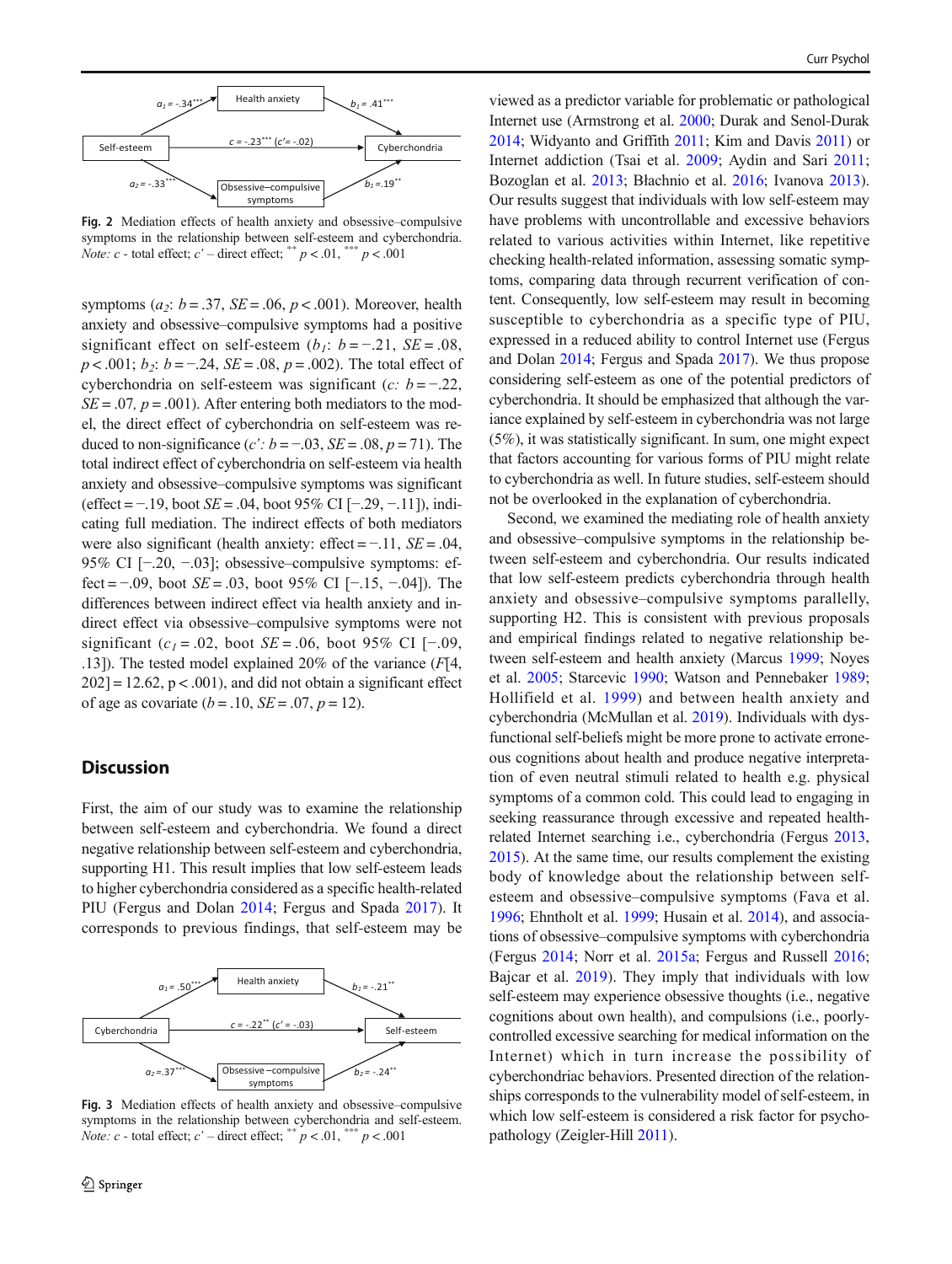Following assumptions on the distinctiveness of health anxiety from obsessive–compulsive symptoms (e.g. Starcevic [2014;](#page-10-0) Hedman et al. [2017](#page-9-0)) our results indicated that these two constructs parallelly mediated the relationship between self-esteem and cyberchondria. We therefore speculated that two different mechanisms were responsible for these mediated relationships. Presumably individuals with low self-esteem who therefore might suffer from health anxiety, may in consequence become vulnerable to experiencing cognitive-affective domains of cyberchondria (e.g. distress), while individuals with low self-esteem struggling with obsessive–compulsive symptoms may be predisposed to cognitive-behavioral part of cyberchondria (e.g. distress, reassurance seeking compulsions and excessiveness). Possibly, anxious and obsessive thinking about health (present in both, health anxiety and obsessive–compulsive symptoms), stimulate reassuranceseeking behaviors and compulsive checking, which function as safety measures taken to alleviate health concerns. Although the current study demonstrated the full mediation effect of the two variables, it is possible that other psychological factors like self-confidence, locus of control, intolerance of uncertainty, or vulnerability to social influence mediate the relationship between self-esteem and cyberchondria. However, these assumptions require further investigation.

In this study, we also examined the potential for a reverse direction in the relationships between the tested variables, finding cyberchondria to be negatively and directly linked to self-esteem. It is possible that cyberchondria serves as a predictive variable of low self-concept. Such reasoning can be justified based on earlier findings that fear of illness may interfere with stable feelings of self-worth (Marcus [1999\)](#page-9-0). This result aligns with more general findings on the negative relationship of PIU with overall well-being, particularly selfesteem and life satisfaction (Mei et al. [2016;](#page-9-0) Çikrıkci [2016\)](#page-8-0). In our study, the reverse relationship between cyberchondria and self-esteem was also mediated by health anxiety and obsessive–compulsive symptoms. Possibly then, cyberchondria precedes feelings of health anxiety, obsessive thoughts about health, and uncontrollable behaviors, which altogether negatively relate to self-esteem. Described effects support White and Horvitz's ([2009](#page-10-0)) findings that almost 40% of those who are confronted with health-related information online become distressed and anxious, but surprisingly continue the health-related online search.

Presented results are consistent with previous considerations about the possible reciprocal relationship between cyberchondria and: (i) health anxiety (te Poel et al. [2016](#page-10-0); Fergus [2013](#page-9-0); Starcevic and Berle [2013;](#page-10-0) Singh et al. [2016](#page-10-0); Muse et al. [2012\)](#page-9-0), and (ii) obsessive–compulsive problems (Norr et al. [2015a;](#page-9-0) Fergus and Russell [2016\)](#page-9-0). Also, the associations between health anxiety, obsessive–compulsive symptoms, and self-esteem are in line with existing findings that self-concept may be downgraded by health anxiety and obsessive–compulsive symptoms (Marcus [1999](#page-9-0); Fava et al. [1996](#page-9-0); Silverstone [1991](#page-10-0)). In short, excessive searching for medical information may increase health anxiety and reinforce compulsive seeking behavior, which in turn leaves an individual with feelings of worthlessness, most probably due to fear of unresolved health issues. These results correspond to the scar model, indicating that relevant information about the self may become distorted as a consequence of psychopathology (Zeigler-Hill [2011\)](#page-11-0). As suggested by Starcevic and Berle [\(2013\)](#page-10-0) and empirically verified by te Poel et al. ([2016](#page-10-0)), cyberchondria, health anxiety, and obsessive–compulsive symptoms may be reciprocally related, creating an interdependent response "loop" mechanism. In addition, the bidirectional relationship between cyberchondria and self-esteem sheds light on the potential role of cyberchondria in psychological well-being. Due to correlational nature of our study we avoided drawing conclusions about the causal relationships among tested variables. Causality could be presumed upon longitudinal study, in which self-esteem and cyberchondria would be measured twice in two different time points (T1 and T3) and health anxiety and obsessive–compulsive symptoms in yet another time-point (T2).

The results also provide insights into the relationship between demographic variables and cyberchondria. In the preliminary analysis, there was no effect of gender, but a significant negative effect of age on cyberchondria. However, in the test of the mediation model, age as a covariate was non-significant. These results suggest that behaviors related to cyberchondria appear to be more prevalent among younger people. We speculate that younger adults are more likely to have unlimited access to the Internet and use it frequently. Individuals with low self-esteem who go online to seek information (including medical) may be more vulnerable to online searching for health-related information (Widyanto and Griffith [2011](#page-10-0)). However, further research is needed to investigate the effect of age on health-related Internet searching.

This study, although exploratory, contribute to the growing body of knowledge on the association between self-esteem and excessive health-related Internet use in healthy adults with unrestricted access to the Internet. Presented outcomes are consistent with previous results, suggesting that low selfesteem is a vulnerability factor for PIU (Armstrong et al. [2000;](#page-8-0) Durak and Senol-Durak [2014](#page-8-0); Mei et al. [2016](#page-9-0); Kim and Davis [2011\)](#page-9-0), health anxiety (Marcus [1999;](#page-9-0) Noyes et al. [2005\)](#page-9-0), and obsessive–compulsive symptoms (Fava et al. [1996;](#page-9-0) Ehntholt et al. [1999\)](#page-9-0). Our findings indicate that low self-esteem may intensify people's fear of becoming ill, bring about intrusive thoughts and uncontrollable acts, which together may lead to excessive use of the Internet in a search for potentially comforting health-related information. However, future research will ascertain whether low selfesteem is related to cyberchondria as one of the Internetrelated problems.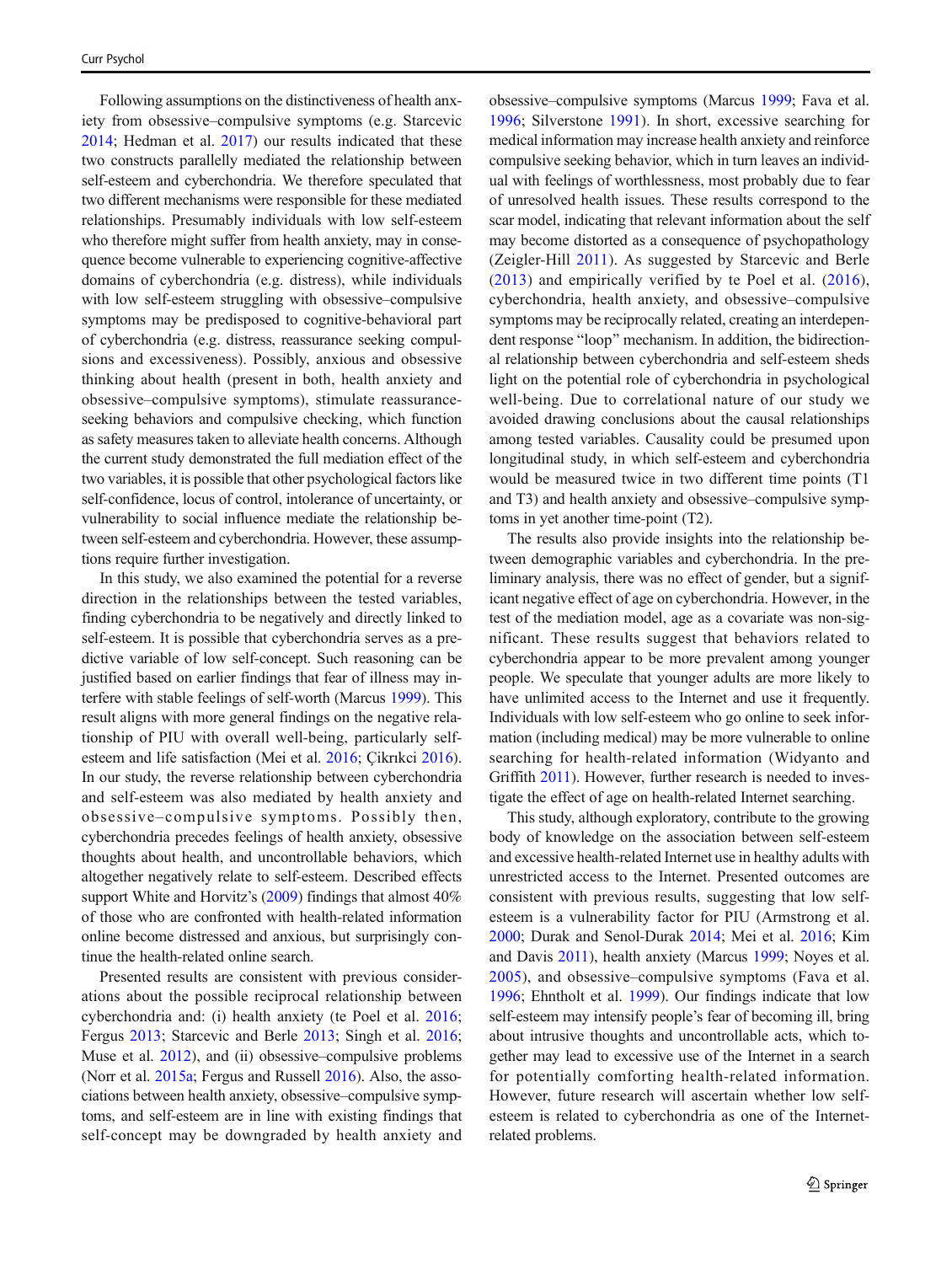# Implications

To the best of our knowledge, there are currently no specific therapies for cyberchondria. In the context of a cognitive– behavioral model our findings of relationships between self-esteem, health anxiety, obsessive–compulsive symptoms, and cyberchondria shed light on a course for potential interventions. Cyberchondria embracing cognitive processes e.g. obsessive thoughts about health, and dysfunctional behaviors, such as health-related PIU may result in negative consequences in different areas of an individual's life (Davis [2001\)](#page-8-0). Given cognitive–behavioral therapy (CBT) to be an optimal intervention for cyberchondria's correlates, i.e., low self-esteem (Fennell [1997;](#page-9-0) Waite et al. [2012](#page-10-0)), health anxiety (Olatunji et al. [2014](#page-10-0); Cooper et al. [2017](#page-8-0)), obsessive–compulsive problems (Olatunji et al. [2013](#page-10-0)), and pathological Internet use (Davis [2001;](#page-8-0) Spada [2017\)](#page-10-0), it is possible that CBT interventions suited for these disorders could also generate positive results for cyberchondria. It is likely that in the course of working on enhancing self-esteem, the risk for other psychiatric disorders might be lessened. Consequently, higher self-esteem might be related to lower cyberchondria, both directly and indirectly, through reducing general health anxiety and obsessive–compulsive problems.

Similar to previous findings, the current results imply a comorbidity of dysfunctions associated with cyberchondria. Possibly, cyberchondria together with other disorders might form a broader psychopathological syndrome. Treating these dysfunctions will potentially prevent the emergence of cyberchondria, and individually tailored CBT treatment could facilitate quicker recovery.

Based on the reverse relationship between cyberchondria and self-esteem, it might be possible that CBT interventions targeting Internet-related problems could bring desired results in treating cyberchondria as a type of excessive Internet use (Fergus and Dolan [2014\)](#page-9-0). Confronting excessive Internet searches for health-related information might be beneficial in terms of enhancing self-worth, and reducing the possibility of clinical implications of cyberchondria (namely, health anxiety and obsessive–compulsive symptoms).

The reverse relationship between cyberchondria and selfesteem also implies that taking preventive measures against cyberchondria may help to reduce the risk of various mental disorders. From the individual perspective, enhancing users' e-health literacy, would be both practical and advantageous for each and every Internet user (Norman and Skinner [2006\)](#page-9-0). E-health service providers could play a special role in the prevention of cyberchondria through facilitating users' understanding of content, providing warning about unreliable sources, and regulating provision of e-health information. On a system-wide scale, creating professional e-health services run by medical professionals, health-care system members, and government agencies might also prevent the emergence of cyberchondria (Robertson et al. [2014\)](#page-10-0).

More research is needed to clarify which psychological disorders contribute to the emergence and maintenance of cyberchondria. Before determining the direction of cyberchondria therapy, it is necessary to detect the severity of its symptoms. The diagnosis of non-psychological variables, such as age, gender, Internet accessibility, and time devoted to online activities should also be controlled. Finally, changes in both Internet content and Internet literacy shall be monitored, as these may exacerbate cyberchondriac behaviors.

## Limitations and Future Research

Although this study offers new and interesting results, it has a few limitations that need to be noted. First, the data were collected from a non-clinical population through the use of self-report instruments. Consequently, the results cannot be generalized upon the clinical groups. Furthermore, the design of this study was cross-sectional so in order to draw conclusions on causal effects among tested variables longitudinal research (starting in adolescence) is needed. Moreover, the reciprocal relationship between the tested variables raise the question of whether cyberchondria is a new dysfunction or just a new term for the coexistence of already identified constructs, i.e., PIU, health anxiety and obsessive–compulsive problems. Also, viewing cyberchondria as an abnormal behavioral pattern provoking distress and anxiety, there is a need for studying personal contingencies, like intolerance of uncertainty, which may contribute to the development or maintenance of this condition.

Lastly, on average, the study's participants were relatively young and did not demonstrate high levels of cyberchondria. Therefore, further research is required with a larger, more heterogeneous group of participants, to appraise for differences in relationships between the level of cyberchondria and potential detrimental consequences.

# Conclusions

In conclusion, this study enables deeper understanding of the cyberchondria phenomenon and its dispositional correlates. The results indicate a direct relationship between self-esteem and cyberchondria. Moreover, self-esteem is related to cyberchondria via health anxiety and obsessive–compulsive symptoms. In addition, in the reverse mediation model, cyberchondria was significantly related to self-esteem. This relationship was also parallelly mediated by health anxiety and obsessive–compulsive symptoms. The findings of this study contribute to the body of knowledge indicating that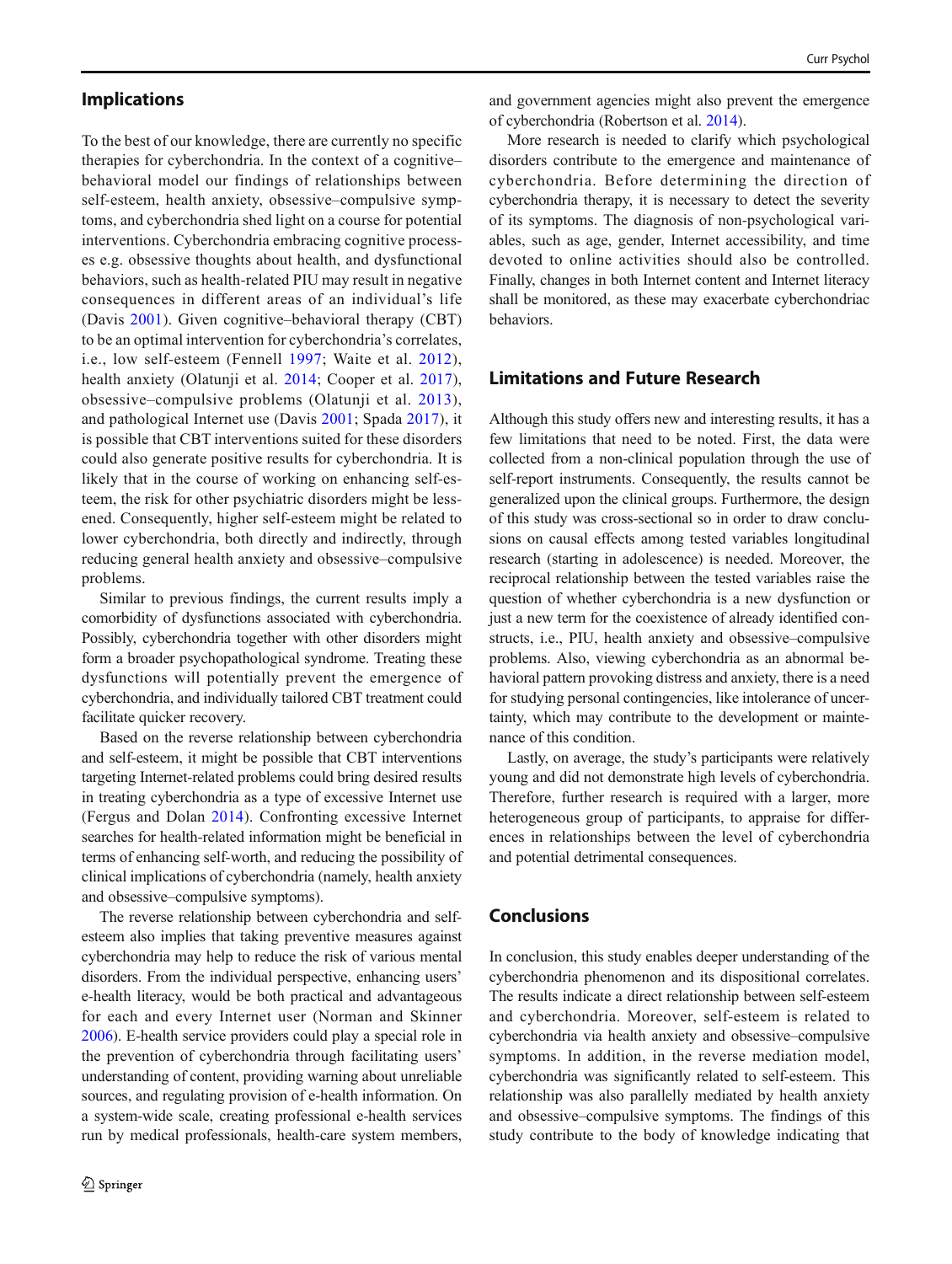<span id="page-8-0"></span>individuals with low self-esteem, health anxiety, and obsessive–compulsive symptoms may be more vulnerable to experiencing cyberchondria. The bidirectional relationship between self-esteem and cyberchondria via health anxiety and obsessive–compulsive symptoms potentially create the "loop", in which an individual with low self-esteem may be more vulnerable to excessive searching of health-related information on the Internet, which in consequence may lead to worsening of self-regard. It is reasonable to suggest that cyberchondria relates to various psychopathology, which require relevant intervention. Intervention programs for cyberchondria could be addressed through CBT, which has been established as effective in the treatment of low self-esteem, health anxiety, obsessive–compulsive symptoms, and PIU. Enhancing e-literacy and educating Internet users on the skillful selection of reliable data sources would seem to be the primary preventive techniques in curbing the detrimental effects of cyberchondria.

#### Compliance with Ethical Standards

Conflict of Interest The authors declare that they have no conflict of interest.

Ethical Approval All procedures performed in studies involving human participants were in accordance with the ethical standards of the institutional and/or national research committee and with the 1964 Helsinki declaration and its later amendments or comparable ethical standards.

Informed Consent Informed consent was obtained from all individual participants included in the study.

Open Access This article is distributed under the terms of the Creative Commons Attribution 4.0 International License (http:// creativecommons.org/licenses/by/4.0/), which permits unrestricted use, distribution, and reproduction in any medium, provided you give appropriate credit to the original author(s) and the source, provide a link to the Creative Commons license, and indicate if changes were made.

## References

- Abramowitz, J. S. (2005). Health anxiety: Conceptualization, treatment, and relationship to obsessive–compulsive disorder. Annals of Clinical Psychiatry, 17, 211–217. [https://doi.org/10.1080/](https://doi.org/10.1080/10401230500295339) [10401230500295339](https://doi.org/10.1080/10401230500295339).
- Abramowitz, J. S., & Braddock, A. E. (2006). Hypochondriasis: Conceptualization, treatment, and relationship to obsessive– compulsive disorder. Psychiatric Clinics of North America, 29, 503–519. [https://doi.org/10.1016/j.psc.2006.02.008.](https://doi.org/10.1016/j.psc.2006.02.008)
- Abramowitz, J. S., Deacon, B., Olatunji, B., Wheaton, M. G., Berman, N., Losardo, D., & Hale, L. R. (2010). Assessment of obsessive– compulsive symptom dimensions: Development and evaluation of the dimensional obsessive–compulsive scale. Psychological Assessment, 22, 180–198. [https://doi.org/10.1037/a0018260.](https://doi.org/10.1037/a0018260)
- Aiken, L. S., & West, S. G. (1991). Multiple regression: Testing and interpreting interactions. Thousand Oaks: Sage.
- Alberts, N. M., Hadjistavropoulos, H. D., Jones, S. L., & Sharpe, D. (2013). The short health anxiety inventory: A systematic review and meta-analysis. Journal of Anxiety Disorders, 27(1), 68–78. <https://doi.org/10.1016/j.janxdis.2012.10.009>.
- Armstrong, L., Phillips, J. G., & Saling, L. L. (2000). Potential determinants of heavier internet usage. International Journal of Human-Computer Studies, 53, 537–550.
- Aydin, B., & Sari, S. V. (2011). Internet addiction among adolescents: The role of self-esteem. Procedia - Social and Behavioral Sciences, 15, 3500–3505. [https://doi.org/10.1016/j.sbspro.2011.04.325.](https://doi.org/10.1016/j.sbspro.2011.04.325)
- Bajcar, B., Babiak, J., & Olchowska-Kotala, A. (2019). Cyberchondria and its measurement. The Polish adaptation and psychometric properties of Cyberchondria Severity Scale CSS-PL. Polish Psychiatry, 53(1), 49-60. [https://doi.](https://doi.org/10.12740/PP/81799) [org/10.12740/PP/81799](https://doi.org/10.12740/PP/81799).
- Baumgartner, S. E., & Hartmann, T. (2011). The role of health anxiety in online health information search. Cyberpsychology, Behavior and Social Networking, 14, 613–618. [https://doi.org/10.1089/cyber.](https://doi.org/10.1089/cyber.2010.0425) [2010.0425](https://doi.org/10.1089/cyber.2010.0425).
- Błachnio, A., Przepiórka, A., Senol-Durak, E., Durak, M., & Sherstyuk, L. (2016). The role of personality traits in Facebook and internet addictions: A study on polish, Turkish, and Ukrainian samples. Computers in Human Behavior, 68, 269–275. [https://doi.org/10.](https://doi.org/10.1016/j.chb.2016.11.037) [1016/j.chb.2016.11.037.](https://doi.org/10.1016/j.chb.2016.11.037)
- Bozoglan, B., Demirer, V., & Sahin, I. (2013). Loneliness, self-esteem, and life satisfaction as predictors of internet addiction: A crosssectional study among Turkish university students. Scandinavian Journal of Psychology, 54, 313–319. [https://doi.org/10.1111/sjop.](https://doi.org/10.1111/sjop.12049) [12049.](https://doi.org/10.1111/sjop.12049)
- Bulut Serin, N. (2011). An examination of predictor variables for problematic Internet use. Turkish Online Journal of Educational Technology-TOJET, 10, 54–62.
- Çikrıkci, O. (2016). The effect of Internet use on well-being: Meta-analysis. Computers in Human Behavior, 65, 560–566. [https://doi.org/](https://doi.org/10.1016/j.chb.2016.09.021) [10.1016/j.chb.2016.09.021](https://doi.org/10.1016/j.chb.2016.09.021).
- Cohen, J. (1992). A power primer. Psychological Bulletin, 112(1), 155– 159.
- Cooper, K., Gregory, J. D., Walker, I., Lambe, S., & Salkovskis, P. M. (2017). Cognitive behaviour therapy for health anxiety: A systematic review and meta-analysis. Behavioural and Cognitive Psychotherapy, 45, 110–123. [https://doi.org/10.1017/](https://doi.org/10.1017/S1352465816000527) [S1352465816000527.](https://doi.org/10.1017/S1352465816000527)
- Davis, R. A. (2001). A cognitive-behavioral model of pathological Internet use. Computers in Human Behavior, 17, 187–195. [https://](https://doi.org/10.1016/S0747-5632(00)00041-8) [doi.org/10.1016/S0747-5632\(00\)00041-8.](https://doi.org/10.1016/S0747-5632(00)00041-8)
- Deacon, B., & Abramowitz, J. S. (2008). Is hypochondriasis related to obsessive–compulsive disorder, panic disorder, or both? An empirical evaluation. Journal of Cognitive Psychotherapy, 22, 115–127. <https://doi.org/10.1891/0889-8391.22.2.115>.
- Donnellan, M. B., Trzesniewski, K. H., Robins, R. W., Moffitt, T. E., & Caspi, A. (2005). Low self-esteem is related to aggression, antisocial behavior and delinquency. Psychological Science, 16(4), 328–335. [https://doi.org/10.1111/j.0956-7976.2005.01535.x.](https://doi.org/10.1111/j.0956-7976.2005.01535.x)
- Durak, M., & Senol-Durak, E. (2014). Which personality traits are associated with cognitions related to problematic Internet use? Asian Journal of Social Psychology, 17, 206–218.
- Durak-Batigun, A., Gor, N., Komurcu, B., & Senkal-Erturk, I. (2018). Cyberchondria Scale (CS): Development, validity and reliability study. Dusunen Adam The Journal of Psychiatry and Neurological Sciences,  $31, 148 - 162$ . [https://doi.org/10.5350/](https://doi.org/10.5350/DAJPN2018310203) [DAJPN2018310203](https://doi.org/10.5350/DAJPN2018310203).
- Dzwonkowska, I., Lachowicz-Tabaczek, K., & Łaguna, M. (2007). Samoocena i jej pomiar. Polska adaptacja skali SES M. Rosenberga. Podręcznik. [Self-esteem and its measurement. Polish adaptation of M. Rosenberg's self-esteem scale SES. Manual]. Warszawa: Pracownia Testów Psychologicznych.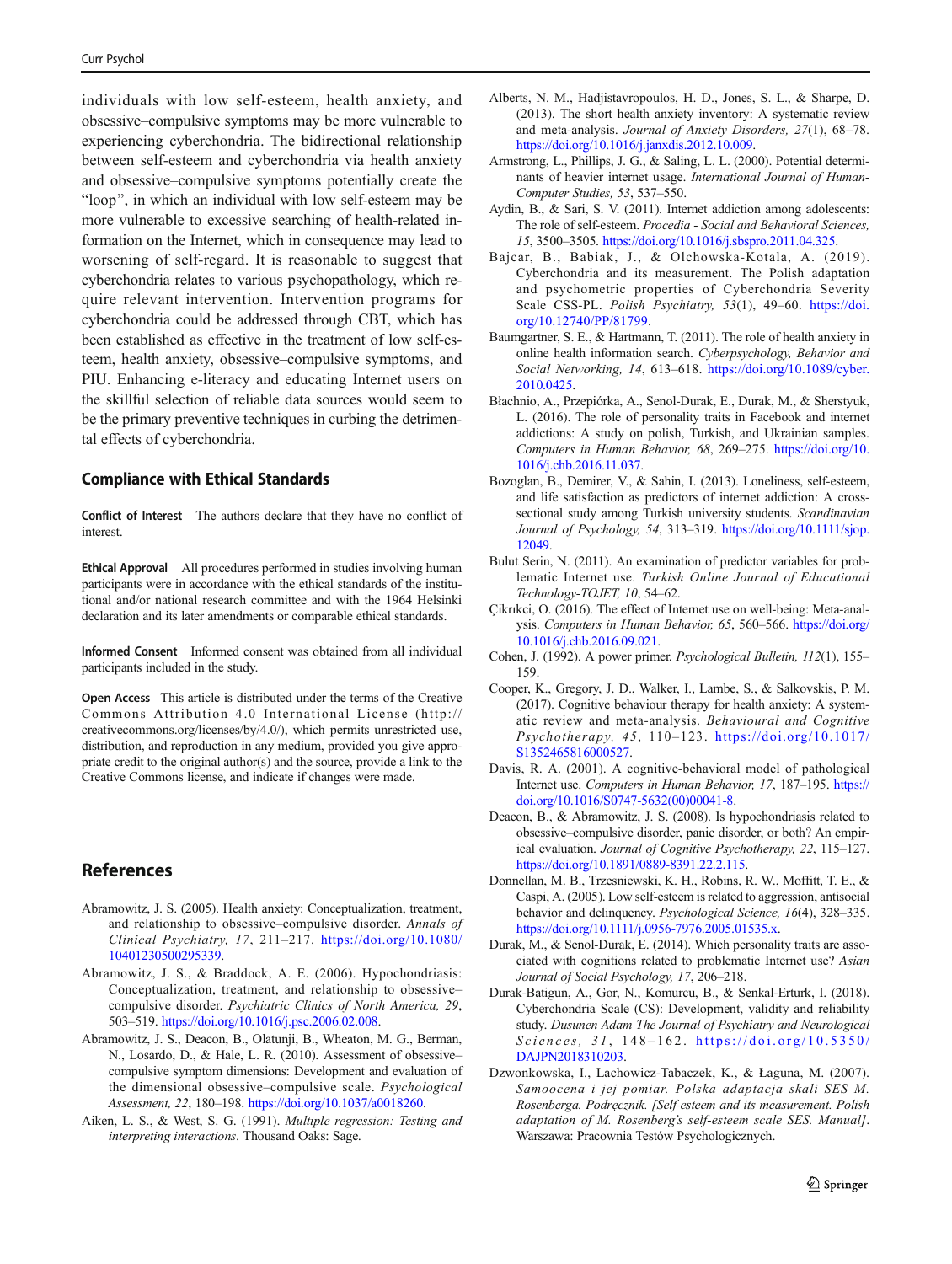- <span id="page-9-0"></span>Ehntholt, K. A., Salkovskis, P. M., & Rimes, K. A. (1999). Obsessive–compulsive disorder, anxiety disorders, and self-esteem: An exploratory study. Behaviour Research and Therapy, 37, 771–781.
- Faul, F., Erdfelder, E., Lang, A. G., & Buchner, A. (2007). G\*Power 3: A flexible statistical power analysis program for the social, behavioral, and biomedical sciences. Behavior Research Methods, 39(2), 175– 191. [https://doi.org/10.3758/BF03193146.](https://doi.org/10.3758/BF03193146)
- Fava, G. A., Savron, G., Rafanelli, C., Grandi, S., & Canestrari, R. (1996). Prodromal symptoms in obsessive–compulsive disorder. Psychopathology, 29, 131–134. <https://doi.org/10.1159/000284981>.
- Fennell, M. J. V. (1997). Low self-esteem: A cognitive perspective. Behavioural and Cognitive Psychotherapy, 25, 1-25. [https://doi.](https://doi.org/10.1017/S1352465800015368) [org/10.1017/S1352465800015368.](https://doi.org/10.1017/S1352465800015368)
- Fergus, T. A. (2013). Cyberchondria and intolerance of uncertainty: Examining when individuals experience health anxiety in response to Internet searches for medical information. Cyberpsychology, Behavior and Social Networking, 16, 735–739. [https://doi.org/10.](https://doi.org/10.1089/cyber.2012.0671) [1089/cyber.2012.0671.](https://doi.org/10.1089/cyber.2012.0671)
- Fergus, T. A. (2014). The Cyberchondria Severity Scale (CSS): An examination of structure and relations with health anxiety in a community sample. Journal of Anxiety Disorders, 28, 504–510. [https://](https://doi.org/10.1016/j.janxdis.2014.05.006) [doi.org/10.1016/j.janxdis.2014.05.006.](https://doi.org/10.1016/j.janxdis.2014.05.006)
- Fergus, T. A. (2015). Anxiety sensitivity and intolerance of uncertainty as potential risk factors for cyberchondria: A replication and extension examining dimensions of each construct. Journal of Affective Disorders, 184, 305–309. <https://doi.org/10.1016/j.jad.2015.06.017>.
- Fergus, T. A., & Dolan, S. L. (2014). Problematic Internet use and Internet searches for medical information: The role of health anxiety. Cyberpsychology, Behavior and Social Networking, 17, 761–765. [https://doi.org/10.1089/cyber.2014.0169.](https://doi.org/10.1089/cyber.2014.0169)
- Fergus, T. A., & Russell, L. H. (2016). Does cyberchondria overlap with health anxiety and obsessive–compulsive symptoms? An examination of latent structure and scale interrelation. Journal of Anxiety Disorders, 38, 88–94. [https://doi.org/10.1016/j.janxdis.2016.01.](https://doi.org/10.1016/j.janxdis.2016.01.009) [009](https://doi.org/10.1016/j.janxdis.2016.01.009).
- Fergus, T. A., & Spada, M. M. (2017). Cyberchondria: Examining relations with problematic Internet use and metacognitive beliefs. Clinical Psychology & Psychotherapy, 24, 1322–1330. [https://doi.](https://doi.org/10.1002/cpp.2102) [org/10.1002/cpp.2102](https://doi.org/10.1002/cpp.2102).
- Hadjistavropoulos, H. D., Craig, K. D., & Hadjistavropoulos, T. (1998). Cognitive and behavioural responses to illness information: The role of health anxiety. Behaviour Research and Therapy, 36, 149–164.
- Halldorsson, B., & Salkovskis, P. M. (2017). Why do people with OCD and health anxiety seek reassurance excessively? An investigation of differences and similarities in function. Cognitive Therapy and Research, 41, 619–631. [https://doi.org/10.1007/s10608-016-9826-](https://doi.org/10.1007/s10608-016-9826-5) [5](https://doi.org/10.1007/s10608-016-9826-5).
- Hayes, A. F. (2013). Introduction to mediation, moderation, and conditional process analysis: A regression-based approach. New York: The Guilford Press.
- Hedman, E., Ljótsson, B., Axelsson, E., Andersson, G., Rück, C., & Andersson, E. (2017). Health anxiety in obsessive compulsive disorder and obsessive-compulsive symptoms in severe health anxiety: An investigation of symptom profiles. Journal of Anxiety Disorders, 45, 80–86. <https://doi.org/10.1016/j.janxdis.2016.11.007>.
- Hollifield, M., Tuttle, L., Paine, S., & Kellner, R. (1999). Hypochondriasis and somatization related to personality and attitudes toward self. Psychosomatics, 40, 387–395. [https://doi.org/10.](https://doi.org/10.1016/j.psym.2012.02.002) [1016/j.psym.2012.02.002](https://doi.org/10.1016/j.psym.2012.02.002).
- Husain, N., Chaughry, I., Raza-ur-Rehman, & Ahmed, G. R. (2014). Selfesteem and obsessive–compulsive disorder. Journal of the Pakistan Medical Association, 64, 64–68.
- Ivanova, E. (2013). Internet addiction and cyberchondria—their relationship with well-being. Journal of Education Culture and Society, 1, 57–70.
- Kobori, O., & Salkovskis, P. M. (2012). Patterns of reassurance seeking and reassurance-related behaviours in OCD and anxiety disorders. Behavioural and Cognitive Psychotherapy, 41, 1–23. [https://doi.](https://doi.org/10.1017/S1352465812000665) [org/10.1017/S1352465812000665.](https://doi.org/10.1017/S1352465812000665)
- Kocjan, J. (2016). Short Health Anxiety Inventory (SHAI) Polish version: Evaluation of psychometric properties and factor structure. Archives of Psychiatry and Psychotherapy, 3, 68–78. [https://doi.](https://doi.org/10.12740/APP/64276) [org/10.12740/APP/64276](https://doi.org/10.12740/APP/64276).
- Laconi, S., Vigouroux, M., Lafuente, C., & Chabrol, H. (2017). Problematic internet use, psychopathology, personality, defense and coping. Computers in Human Behavior, 73, 47–54. [https://doi.](https://doi.org/10.1016/j.chb.2017.03.025) [org/10.1016/j.chb.2017.03.025](https://doi.org/10.1016/j.chb.2017.03.025).
- Marcus, D. K. (1999). The cognitive-behavioral model of hypochondriasis: Misinformation and triggers. Journal of Psychosomatic Research, 47, 79–91.
- Mathes, B. M., Norr, A. M., Allan, N. P., Albanese, B. J., & Schmidt, N. B. (2018). Cyberchondria: Overlap with health anxiety and unique relations with impairment, quality of life, and service utilization. Psychiatry Research, 261, 204–211. [https://doi.org/10.1016/j.](https://doi.org/10.1016/j.psychres.2018.01.002) [psychres.2018.01.002.](https://doi.org/10.1016/j.psychres.2018.01.002)
- McElroy, E., & Shevlin, M. (2014). The development and initial validation of the Cyberchondria Severity Scale (CSS). Journal of Anxiety Disorders, 28, 259–265. [https://doi.org/10.1016/j.janxdis.2013.12.](https://doi.org/10.1016/j.janxdis.2013.12.007) [007.](https://doi.org/10.1016/j.janxdis.2013.12.007)
- McMullan, R. D., Berle, D., Arnáez, S., & Starcevic, V. (2019). The relationships between health anxiety, online health information seeking, and cyberchondria: Systematic review and meta-analysis. Journal of Affective Disorders, 245, 270–278. [https://doi.org/10.](https://doi.org/10.1016/j.jad.2018.11.037) [1016/j.jad.2018.11.037.](https://doi.org/10.1016/j.jad.2018.11.037)
- Meerkerk, G. J., Van Den Eijnden, R. J. J., Vermulst, A. A., & Garretsen, H. F. L. (2009). The Compulsive Internet Use Scale (CIUS): Some psychometric properties. CyberPsychology and Behavior, 12(1), 1– 6. <https://doi.org/10.1089/cpb.2008.0181>.
- Mei, S., Yau, Y. H., Chai, J., Guo, J., & Potenza, M. N. (2016). Problematic Internet use, well-being, self-esteem and self-control: Data from a high-school survey in China. Addictive Behaviors, 61, 74–79. <https://doi.org/10.1016/j.addbeh.2016.05.009> .
- Muse, K., McManus, F., Leung, B., Meghreblian, T., & Williams, J. M. G. (2012). Cyberchondriasis: Fact or fiction? A preliminary examination of the relationship between health anxiety and searching for health information on the Internet. Journal of Anxiety Disorders, 26, 189–196. [https://doi.org/10.1016/j.janxdis.2011.11.005.](https://doi.org/10.1016/j.janxdis.2011.11.005)
- Niemz, K., Griffiths, M., & Banyard, P. (2005). Prevalence of pathological Internet use among university students and correlations with self-esteem, the General Health Questionnaire (GHQ), and disinhibition. Cyberpsychology & Behavior, 8, 562–570. [https://doi.org/10.](https://doi.org/10.1089/cpb.2005.8.562) [1089/cpb.2005.8.562.](https://doi.org/10.1089/cpb.2005.8.562)
- Norman, C. D., & Skinner, H. A. (2006). eHealth literacy: Essential skills for consumer health in a networked world. Journal of Medical Internet Research, 8, E9. <https://doi.org/10.2196/jmir.8.2.e9>.
- Norr, A. M., Allan, N. P., Boffa, J. W., Raines, A. M., & Schmidt, N. B. (2015a). Validation of the Cyberchondria Severity Scale (CSS): Replication and extension with bifactor modeling. Journal of Anxiety Disorders, 31, 58–64. [https://doi.org/10.1016/j.janxdis.](https://doi.org/10.1016/j.janxdis.2015.02.001) [2015.02.001](https://doi.org/10.1016/j.janxdis.2015.02.001).
- Norr, A. M., Oglesby, M. E., Raines, A. M., Macatee, R. J., Allan, N. P., & Schmidt, N. B. (2015b). Relationships between cyberchondria and obsessive–compulsive symptoms. Psychiatry Research, 230, 441–446. <https://doi.org/10.1016/j.psychres.2015.09.034>.
- Noyes, R., Jr., Watson, D. B., Letuchy, E. M., Longley, S. L., Black, D. W., Carney, C. P., & Doebbeling, B. N. (2005). Relationship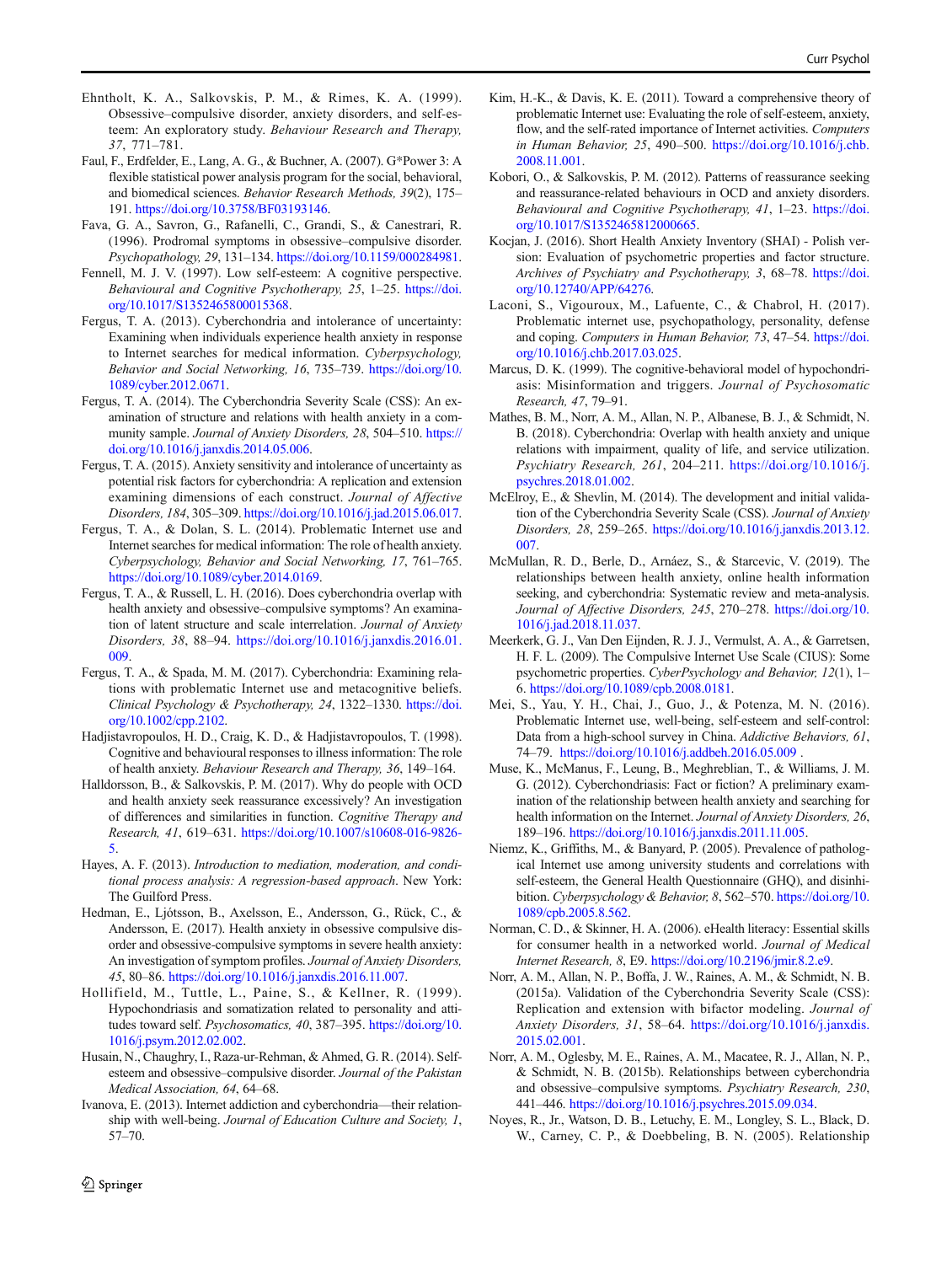<span id="page-10-0"></span>between hypochondriacal concerns and personality dimensions and traits in a military population. Journal of Nervous and Mental Disease, 193, 110–118. [https://doi.org/10.1097/01.nmd.](https://doi.org/10.1097/01.nmd.0000152794.87100.92) [0000152794.87100.92](https://doi.org/10.1097/01.nmd.0000152794.87100.92).

- Olatunji, B. O., Davis, M., Powers, M., & Smits, J. (2013). Cognitivebehavioral therapy for obsessive–compulsive disorder: A metaanalysis of treatment outcome and moderators. Journal of Psychiatric Research, 47, 33–41. [https://doi.org/10.1016/j.](https://doi.org/10.1016/j.jpsychires.2012.08.020) [jpsychires.2012.08.020](https://doi.org/10.1016/j.jpsychires.2012.08.020).
- Olatunji, B. O., Kauffman, B. Y., Meltzer, S., Davis, M. L., Smits, J. A. J., & Powers, M. B. (2014). Cognitive-behavioral therapy for hypochondriasis/health anxiety: A meta-analysis of treatment outcome and moderators. Behaviour Research and Therapy, 58, 65–74. [https://doi.org/10.1016/j.brat.2014.05.002.](https://doi.org/10.1016/j.brat.2014.05.002)
- Podsakoff, P. M., MacKenzie, S. B., Lee, J. Y., & Podsakoff, N. P. (2003). Common method biases in behavioral research: A critical review of the literature and recommended remedies. Journal of Applied Psychology, 88, 879–903. [https://doi.org/10.1037/0021-9010.88.5.](https://doi.org/10.1037/0021-9010.88.5.879) [879](https://doi.org/10.1037/0021-9010.88.5.879).
- Rizwan, M., & Ahmad, R. (2015). Self-esteem deficits among psychiatric patients. SAGE Open, 5, 1–6. [https://doi.org/10.1177/](https://doi.org/10.1177/2158244015581649) [2158244015581649](https://doi.org/10.1177/2158244015581649).
- Robertson, N., Polonsky, M., & McQuilken, L. (2014). Are my symptoms serious Dr Google? A resource-based typology of value codestruction in online self-diagnosis. Australasian Marketing Journal, 22, 246–256. <https://doi.org/10.1016/j.ausmj.2014.08.009>.
- Rosenberg, M. (1965). Society and adolescent self-image. New York: Princeton University.
- Salkovskis, P. M. (1989). Cognitive-behavioural factors and the persistence of intrusive thoughts in obsessional problems. Behaviour Research and Therapy, 27, 677–682.
- Salkovskis, P. M. (1999). Understanding and treating obsessive– compulsive disorder. Behaviour Research and Therapy, 37, 29–52.
- Salkovskis, P. M., & Warwick, H. M. C. (2001). Making sense of hypochondriasis: A cognitive theory of health anxiety. In G. J. G. Asmundson, S. Taylor, & B. J. Cox (Eds.), Health anxiety: Clinical and research perspective on hypochondriasis and related conditions (pp. 46–64). New York: Wiley.
- Salkovskis, P. M., Rimes, K. A., Warwick, H. M., & Clark, D. (2002). The health anxiety inventory: Development and validation of scales for the measurement of health anxiety and hypochondriasis. Psychological Medicine, 32, 843–853. [https://doi.org/10.1017/](https://doi.org/10.1017/S0033291702005822) [S0033291702005822.](https://doi.org/10.1017/S0033291702005822)
- Selvi, Y., Turan, S. G., Sayin, A. A., Boysan, M., & Kandeger, A. (2018). The Cyberchondria Severity Scale (CSS): Validity and reliability study of the Turkish version. Sleep and Hypnosis: A Journal of Clinical Neuroscience and Psychopathology, 20, 241–246. [https://](https://doi.org/10.5350/Sleep.Hypn.2018.20.0157) [doi.org/10.5350/Sleep.Hypn.2018.20.0157](https://doi.org/10.5350/Sleep.Hypn.2018.20.0157).
- Shapira, N. A., Lessig, M. C., Goldsmith, T. D., Szabo, S. T., Lazoritz, M., Gold, M. S., & Stein, D. J. (2003). Problematic Internet use: Proposed classification and diagnostic criteria. Depression and Anxiety, 17, 207–216. <https://doi.org/10.1002/da.10094>.
- Sideli, L., La Cascia, C., Sartorio, C., Tripoli, G., Mulè, A., Taffaro, L., Ruggirello, I., Mangiapane, D., Piro, E., Inguglia, M., & La Barbera, D. (2017). Internet out of control: The role of self-esteem and personality traits in pathological Internet use. Clinical Neuropsychiatry, 14, 88–93.
- Silverstone, P. H. (1991). Low self-esteem in different psychiatric conditions. British Journal of Clinical Psychology, 30, 185–188.
- Silverstone, P. H., & Salsali, M. (2003). Low self-esteem and psychiatric patients: Part 1-the relationship between low self-esteem and psychiatric diagnosis. Annals of General Hospital Psychiatry, 2, 2. [https://doi.org/10.1186/1475-2832-2-2.](https://doi.org/10.1186/1475-2832-2-2)
- Singh, K., Fox, J., & Brown, R. (2016). Health anxiety and Internet use: A thematic analysis. Cyberpsychology: Journal of Psychosocial

Research on Cyberspace, 10, article 4. [https://doi.org/10.5817/](https://doi.org/10.5817/CP2016-2-4) [CP2016-2-4](https://doi.org/10.5817/CP2016-2-4).

- Solem, S., Borgejordet, S., Haseth, S., Hansen, B., Håland, Å., & Bailey, R. (2015). Symptoms of health anxiety in obsessive– compulsive disorder: Relationship with treatment outcome and metacognition. Journal of Obsessive-Compulsive and Related Disorders, 5, 76–81. [https://doi.org/10.1016/j.jocrd.2015.03.](https://doi.org/10.1016/j.jocrd.2015.03.002) [002](https://doi.org/10.1016/j.jocrd.2015.03.002).
- Spada, M. M. (2017). An overview of problematic Internet use. Addictive Behaviors, 39, 3–6. <https://doi.org/10.1016/j.addbeh.2013.09.007>.
- Starcevic, V. (1990). Relationship between hypochondriasis and obsessive–compulsive personality disorder: Close relatives separated by nosological schemes? American Journal of Psychotherapy, 44, 340–347.
- Starcevic, V. (2014). Boundaries and overlap between hypochondriasis and other disorders: Differential diagnosis and patterns of co-occurrence. Current Psychiatry Reviews, 10(1), 24–33. [https://doi.org/10.](https://doi.org/10.2174/1573400509666131119011010) [2174/1573400509666131119011010](https://doi.org/10.2174/1573400509666131119011010).
- Starcevic, V. (2017). Cyberchondria: Challenges of problematic online searches for health-related information. Psychotherapy and Psychosomatics, 86, 129–133. [https://doi.org/10.1159/](https://doi.org/10.1159/000465525) [000465525](https://doi.org/10.1159/000465525).
- Starcevic, V., & Berle, D. (2013). Cyberchondria: Towards a better understanding of excessive health-related Internet use. Expert Reviews of Neurotherapeutics, 13, 205–213. [https://doi.org/10.1586/ern.12.](https://doi.org/10.1586/ern.12.162) [162.](https://doi.org/10.1586/ern.12.162)
- Starcevic, V., & Berle, D. (2015). Cyberchondria: An old phenomenon in a new guise? In E. Aboujaoude & V. Starcevic (Eds.), Mental health in the digital age: Grave dangers, great promise (pp. 106–117). New York: Oxford University Press.
- te Poel, F., Baumgartner, S. E., Hartmann, T., & Tanis, M. (2016). The curious case of cyberchondria: A longitudinal study on the reciprocal relationship between health anxiety and online health information seeking. Journal of Anxiety Disorders, 43, 32–40. [https://doi.](https://doi.org/10.1016/j.janxdis.2016.07.009) [org/10.1016/j.janxdis.2016.07.009](https://doi.org/10.1016/j.janxdis.2016.07.009).
- Tsai, H. F., Cheng, S. H., Yeh, T. L., Shih, C. C., Chen, K. C., Yang, Y. C., & Yang, Y. K. (2009). The risk factors of Internet addiction – A survey of university freshmen. Psychiatry Research, 167, 294–299. [https://doi.org/10.1016/j.psychres.](https://doi.org/10.1016/j.psychres.2008.01.015) [2008.01.015.](https://doi.org/10.1016/j.psychres.2008.01.015)
- Waite, P., McManus, F., & Shafran, R. (2012). Cognitive behaviour therapy for low self-esteem: A preliminary randomized controlled trial in a primary care setting. Journal of Behavior Therapy and Experimental Psychiatry, 43, 1049–1057. [https://doi.org/10.1016/j.](https://doi.org/10.1016/j.jbtep.2012.04.006) [jbtep.2012.04.006.](https://doi.org/10.1016/j.jbtep.2012.04.006)
- Warwick, H. N., & Salkovskis, P. M. (1990). Hypochondriasis. Behaviour Research and Therapy, 28(2), 105–117.
- Watson, D., & Pennebaker, J. (1989). Health complaints, stress, and distress: Exploring the central role of negative affectivity. Psychological Review, 96, 234–254. [https://doi.org/10.1037/0033-](https://doi.org/10.1037/0033-295X.96.2.234) [295X.96.2.234](https://doi.org/10.1037/0033-295X.96.2.234).
- Weinstein, A., & Aboujaoude, E. (2015). A review of problematic internet use. In E. Aboujaoude & V. Starcevic (Eds.), Mental health in the digital age grave dangers, great promise (pp. 3–26). London: Oxford University Press.
- White, R. W., & Horvitz, E. (2009). Cyberchondria: Studies of the escalation of medical concerns in web search. ACM Transactions on Information Systems, 27, 1–37. [https://doi.org/10.1145/1629096.](https://doi.org/10.1145/1629096.1629101) [1629101](https://doi.org/10.1145/1629096.1629101).
- Widyanto, L., & Griffith, M. D. (2011). An empirical study of problematic Internet use and self-esteem. International Journal of Cyber Behavior, Psychology and Learning, 1, 13-24. [https://doi.org/10.](https://doi.org/10.4018/ijcbpl.2011010102) [4018/ijcbpl.2011010102](https://doi.org/10.4018/ijcbpl.2011010102).
- Wu, K. D., Clark, L. A., & Watson, D. (2006). Relations between obsessive–compulsive disorder and personality: Beyond axis I-axis